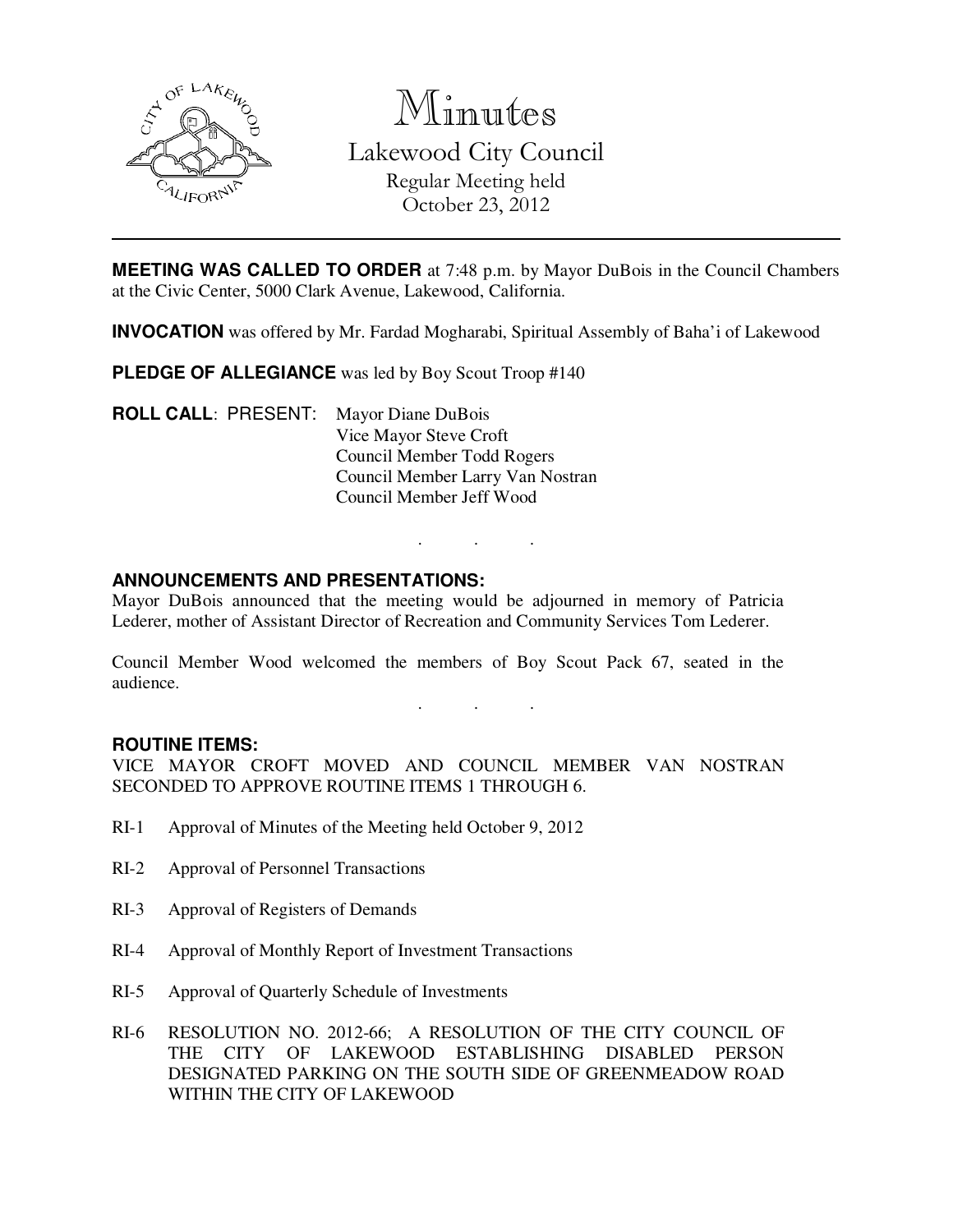City Council Minutes October 23, 2012 Page 2

#### **ROUTINE ITEMS:** Continued

UPON ROLL CALL VOTE, THE MOTION WAS APPROVED:

AYES: COUNCIL MEMBERS: Van Nostran, Croft, Wood, Rogers and DuBois NAYS: COUNCIL MEMBERS: None

# **2.1 • ADOPTION OF RESOLUTIONS FOR THE 2013 GENERAL MUNICIPAL ELECTION**

. . .

City Attorney Steve Skolnik advised that the resolutions contained in the agenda and which could be adopted by a single motion, were necessary to begin the legal process for the City's General Municipal Election in March of 2013.

a. RESOLUTION NO. 2012-67; A RESOLUTION OF THE CITY COUNCIL OF THE CITY OF LAKEWOOD, CALIFORNIA, CALLING AND GIVING NOTICE FOR THE HOLDING OF A GENERAL MUNICIPAL ELECTION TO BE HELD IN SAID CITY ON TUESDAY, MARCH 5, 2013, FOR THE ELECTION OF CERTAIN OFFICERS OF SAID CITY AS REQUIRED BY THE PROVISIONS OF THE LAWS OF THE STATE OF CALIFORNIA PERTAINING TO GENERAL LAW CITIES

b. RESOLUTION NO. 2012-68; A RESOLUTION OF THE CITY COUNCIL OF THE CITY OF LAKEWOOD, CALIFORNIA, REQUESTING THE BOARD OF SUPERVISORS OF THE COUNTY OF LOS ANGELES TO RENDER SPECIFIED SERVICES TO SAID CITY RELATING TO THE CONDUCT OF A GENERAL MUNICIPAL ELECTION TO BE HELD IN SAID CITY ON TUESDAY, MARCH 5, 2013

c. RESOLUTION NO. 2012-69; A RESOLUTION OF THE CITY COUNCIL OF THE CITY OF LAKEWOOD, CALIFORNIA, ADOPTING REGULATIONS FOR CANDIDATES FOR ELECTIVE OFFICE PERTAINING TO CANDIDATES STATEMENTS SUBMITTED TO THE VOTERS AT A GENERAL MUNICIPAL ELECTION TO BE HELD ON TUESDAY, MARCH 5, 2013

Council Member Van Nostran inquired about the deposit that would be required for a candidates' statement. The City Clerk responded by stating that the cost of translating and printing a candidate's statement in the sample ballot pamphlet for the 2013 election was estimated at \$2,400, and although a deposit in that amount would be required, candidates would ultimately pay only the actual costs.

COUNCIL MEMBER WOOD MOVED AND COUNCIL MEMBER ROGERS SECONDED TO ADOPT RESOLUTIONS NO. 2012-67 THROUGH NO. 2012-69. UPON ROLL CALL VOTE, THE MOTION WAS APPROVED:

AYES: COUNCIL MEMBERS: Van Nostran, Croft, Wood, Rogers and DuBois NAYS: COUNCIL MEMBERS: None

. . .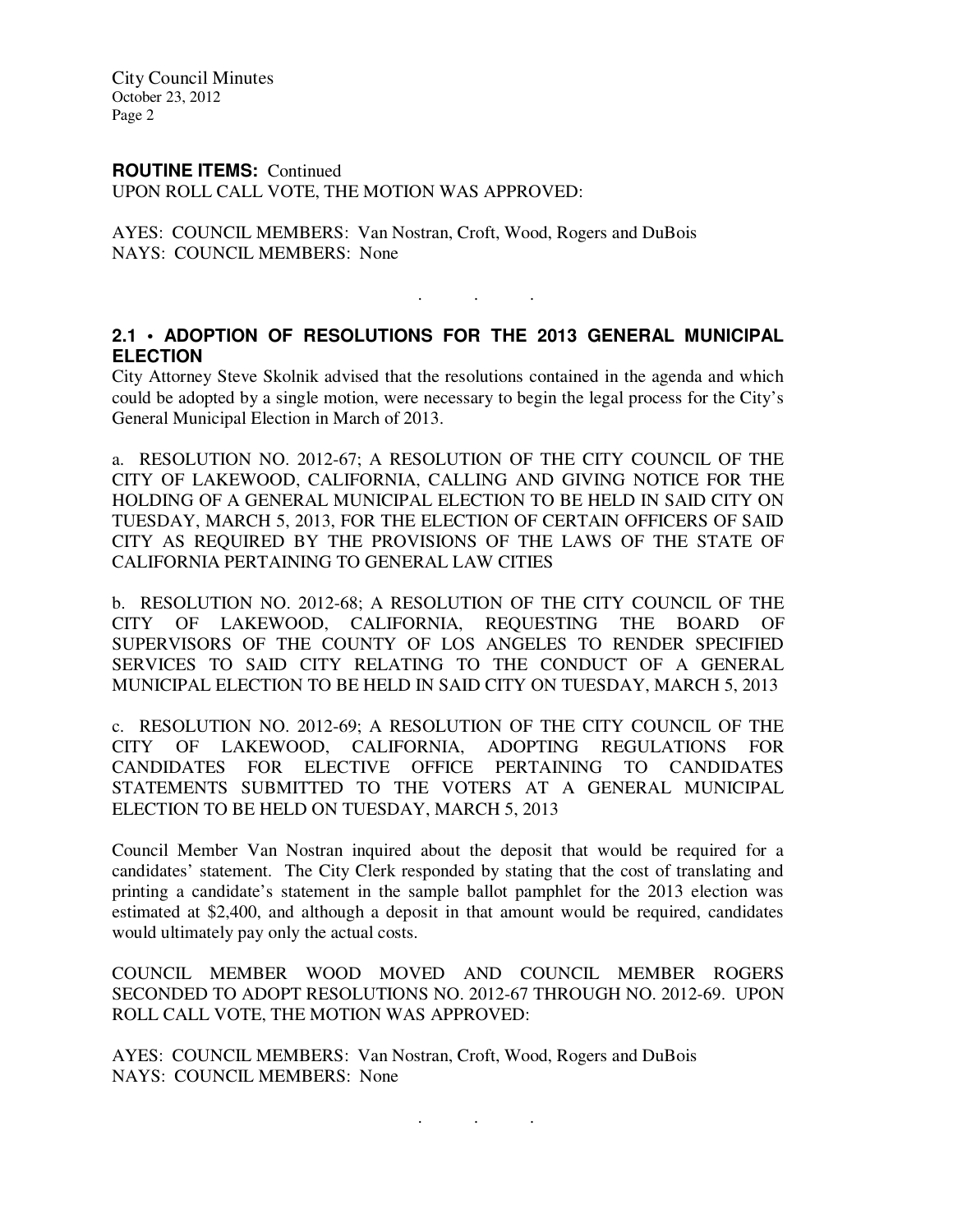# **3.1 • STATUS REPORT ON MORATORIUM ON CONDITIONAL USE PERMITS TO ALLOW CERTAIN ALCOHOLIC BEVERAGE (OFF-SALE) ESTABLISHMENTS**

Community Development Director Sonia Southwell gave a report based on the memo in the agenda and stated that the City Council had adopted a temporary moratorium on the issuance of any Conditional Use Permit to allow any new alcoholic beverage establishment (off-sale) in a location with a gross floor area of less than 6,500 square feet, which would expire after 45 days. She reported that a study was under way to look at potential adverse impacts caused by an increase in the number of retail establishments with Type 20 and Type 21 alcoholic beverage licenses. As this study could not be completed and returned to the City Council within the prescribed 45-day period, it was the recommendation of staff that the City Council issue the staff report, schedule and publish consideration of an extension of the Ordinance, for 10 months and 15 days, as allowed by law, at the meeting on November 13, 2012.

Responding to a question from Vice Mayor Croft, the City Attorney advised that the moratorium could be terminated at any time and that staff anticipated that a full report on this matter would be available well before the end of the extension.

VICE MAYOR CROFT MOVED AND COUNCIL MEMBER WOOD SECONDED TO ISSUE THE REPORT AND DIRECT PUBLICATION OF A NOTICE FOR THE NOVEMBER 13, 2012 HEARING. UPON ROLL CALL VOTE, THE MOTION WAS APPROVED:

AYES: COUNCIL MEMBERS: Van Nostran, Croft, Wood, Rogers and DuBois NAYS: COUNCIL MEMBERS: None

# **3.2 • ENGINEERING SERVICES AGREEMENT FOR WATER PLANT #13 REHABILITATION PROJECT WITH TETRA TECH, INC.**

. . .

Water Resources Director Jim Glancy gave a report based on the memo in the agenda, stating that Plant #13, on Palo Verde Avenue, was in need of upgrading. He noted that while the tanks at that Plant had been rehabilitated, the electrical panel and booster pumps were original to the facility, constructed in 1950, and few replacement parts were still available. A proposal had been received from Tetra Tech, Inc. for the design work and construction observation to improve the booster station. It was the recommendation of staff that the City Council approve an agreement with Tetra Tech, Inc. for engineering services to complete design work for the rehabilitation of the Plant #13 Booster Station, in an amount not to exceed \$187,836.

Vice Mayor Croft stated that the Water Resources Committee had reviewed the project, and noting the many years of use from the original equipment, stated it was a prudent investment to get these systems upgraded so that the Plant could continued to operate without interruption.

Council Member Van Nostran inquired if the Plant would have to shut down for the work to be done. Mr. Glancy responded by stating the work would be done during the winter when there was less demand and that the Plant could still operate, but might require a temporary pump to maintain water pressure throughout the system.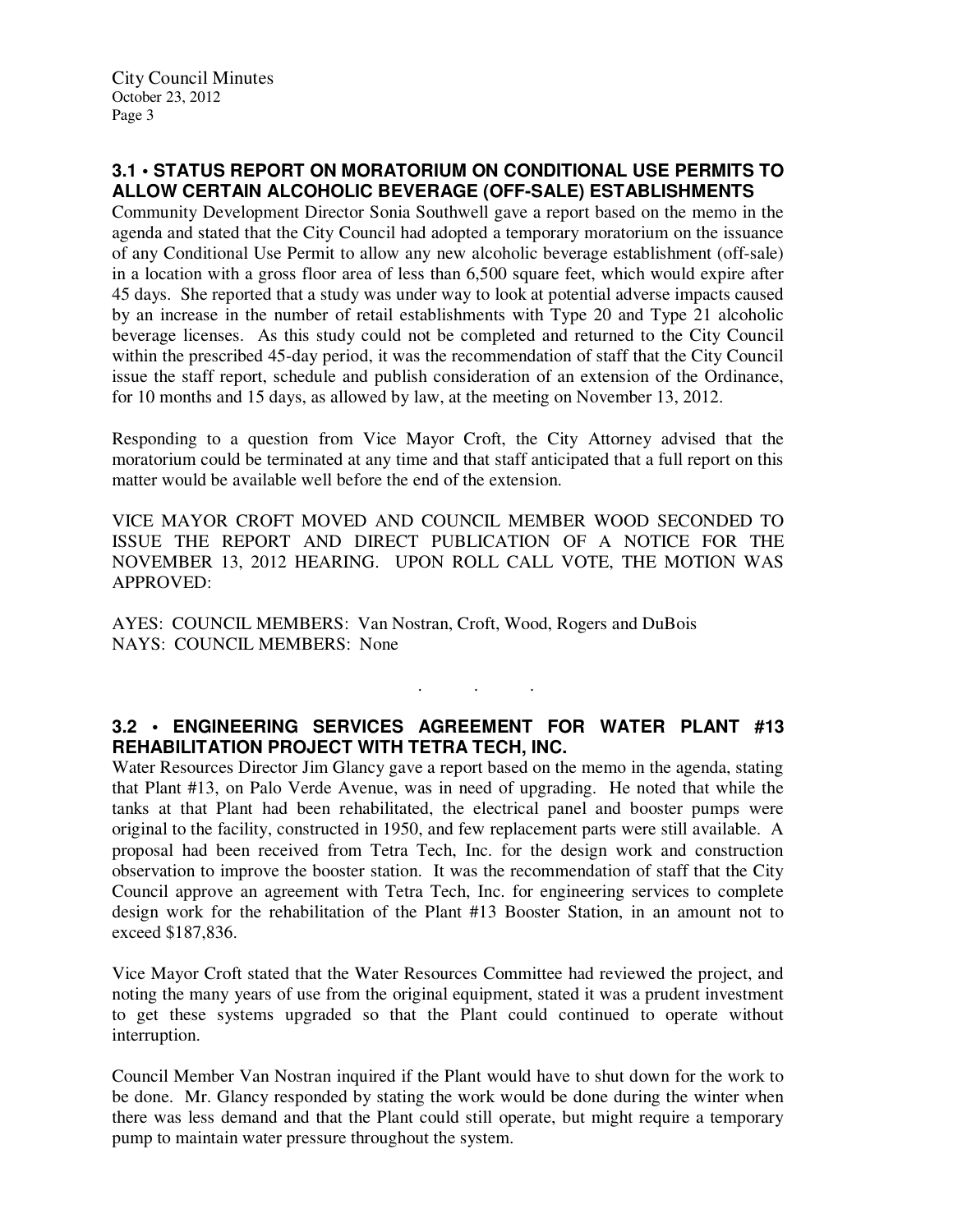#### **3.2 • ENGINEERING SERVICES AGREEMENT FOR WATER PLANT #13 REHABILITATION PROJECT WITH TETRA TECH, INC.** - Continued

Responding to a question from Council Member Rogers, Mr. Glancy stated that this project was funded in the current budget.

VICE MAYOR CROFT MOVED AND COUNCIL MEMBER VAN NOSTRAN SECONDED TO APPROVE AN AGREEMENT WITH TETRA TECH, INC. IN AN AMOUNT NOT TO EXCEED \$187,836. UPON ROLL CALL VOTE, THE MOTION WAS APPROVED:

AYES: COUNCIL MEMBERS: Van Nostran, Croft, Wood, Rogers and DuBois NAYS: COUNCIL MEMBERS: None

## **3.3 • ARCHITECTURAL DESIGN SERVICES AGREEMENT FOR MAYFAIR PARK HVAC REPLACEMENT PROJECT WITH MEYER & ASSOCIATES**

. . .

Public Works Director Lisa Rapp made a presentation based on the memo in the agenda and stated that staff had anticipated that the heating, ventilating and air conditioning (HVAC) at the Mayfair Park Activity Building, after 22 years, was coming to the end of its useful life and had slated the replacement of the equipment for next fiscal year. However, due to equipment failure in the snack bar area, replacement was necessary in this budget year. It was the recommendation of staff that the City Council initiate a project for the replacement of HVAC equipment at Mayfair Park, and approve a proposal by Meyer & Associates for design services for the project in an amount not to exceed \$19,000.

COUNCIL MEMBER ROGERS MOVED AND COUNCIL MEMBER WOOD SECONDED TO APPROVE STAFF'S RECOMMENDATIONS. UPON ROLL CALL VOTE, THE MOTION WAS APPROVED:

AYES: COUNCIL MEMBERS: Van Nostran, Croft, Wood, Rogers and DuBois NAYS: COUNCIL MEMBERS: None

## **3.4 • PURCHASE OF REPLACEMENT SHADE SHELTER FOR BOLIVAR PARK TOT LOT**

. . .

The Director of Public Works presented a report based on the memo in the agenda and stated that the existing Tot Lot shade shelter at Bolivar Park had to be demolished earlier and that it had been hoped that it could be replaced once funding was available. She reported that during a local conference Recreation and Community Services Department Manager, Valarie Frost, had seen a fully constructed shade shelter on display that the manufacturer was offering for a reduced price at the conclusion of the conference. The shelter, which retails for \$16,000, was acquired for the negotiated price of \$6,500. It was the recommendation of staff that the City Council ratify the purchase of the shelter structure for Bolivar Park in the amount of \$6,500 and appropriate that amount from the General Fund.